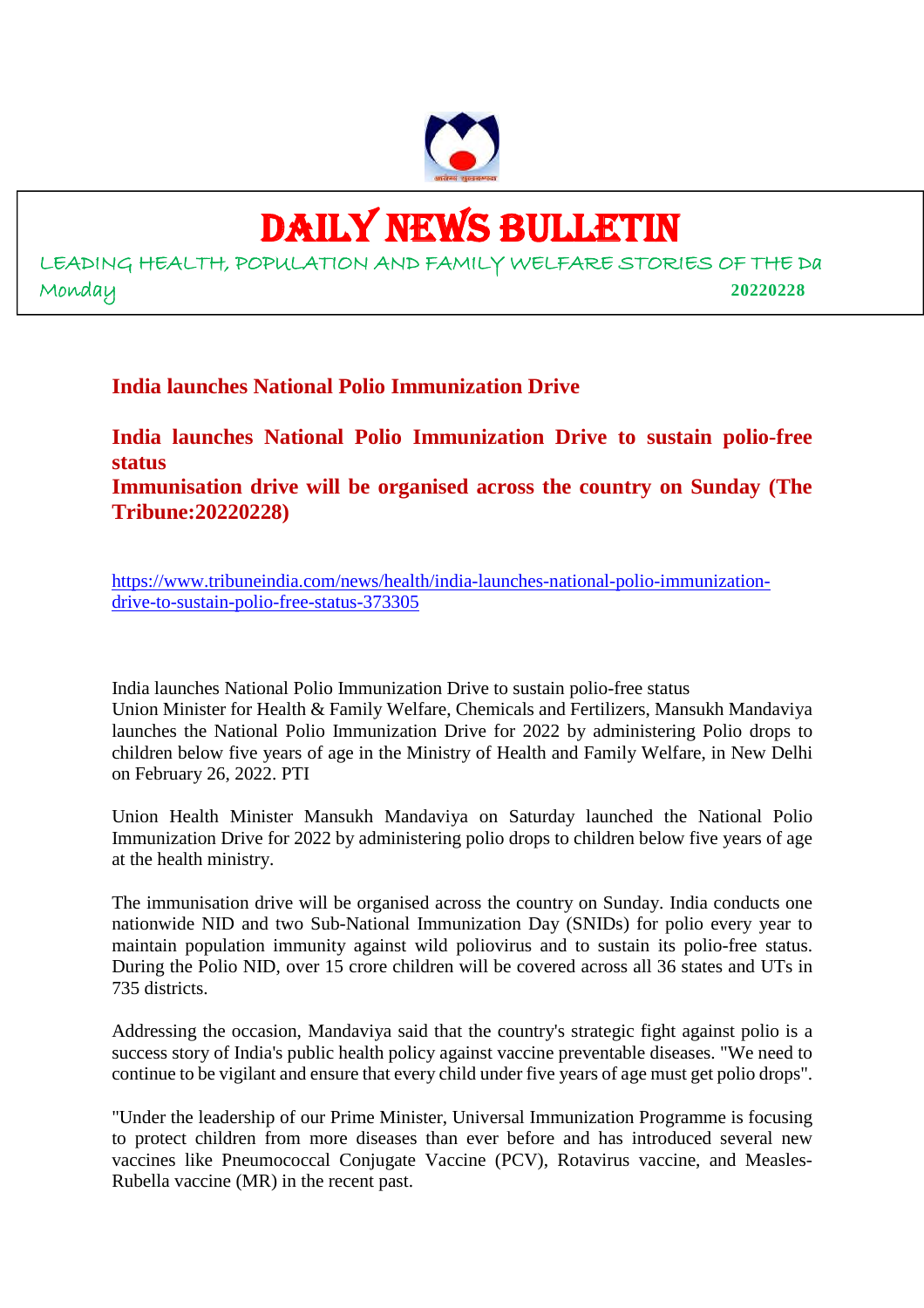"Further, to provide additional protection to our children, the Centre has also introduced the injectable inactivated Polio vaccine into its routine immunization programme. While we are making efforts to protect our children from more and more diseases, it is important that all vaccines under the programme reach every child of our country", said the minister.

Stressing on the importance of observing National Immunisation Day, he said that the aim of Swastha Bharath can only be achieved if the children are healthy. The objective of Mission Indradhanush or Polio Vaccination Drive is to protect them against such deadly diseases.

"Since our neighbouring countries are still not polio free, we should remain vigilant and continue the vaccination programme. Over 15 crore children under 5 years of age will be vaccinated in the coming months. Door-to-door vaccination campaigns through robust microplanning will be done to ensure that no one is left," he stated.

During the drive, polio drops will be provided to children through 7 lakh booths across the country. Approximately 23.6 crore houses will be visited for polio drops. Meghalaya has already conducted the drive in the state on January 24, while Mizoram plans to conduct the same on March 1 due to local reasons.

Election-bound states of Uttar Pradesh and Manipur also plan to organise the Polio NID on March 20 and 24, respectively.

# **Medical education in India**

#### **No quick fix: On the state of medical education in India (The Hindu:20220228)**

https://www.thehindu.com/opinion/editorial/no-quick-fix-the-hindu-editorial-on-the-state-ofmedical-education-in-india/article65089868.ece

The war in Ukraine has brought to the fore the plight of Indian students, many of them pursuing medicine. Amidst the turmoil, Prime Minister Narendra Modi, at a webinar on the Union Budget announcements on the health sector, stated that many young Indians were going to "small countries of the world for medical education" and, therefore, the private sector should be encouraged, along with cooperation from States, to set up more medical colleges and hospitals locally so that such aspirants remain in India. His remarks are well-meaning, but the dynamics of India's medical education system are complex. The most sought-after international destinations — traditionally, for medical education the U.S., the U.K. and a few west European countries — are, however, too expensive for most Indians. In the last few decades, Russia, China (countries larger than India) and Ukraine (one of Europe's largest countries), with their historical commitment to public health care have been able to offer more affordable, yet quality, education. India's huge population still continues to be predominantly rural, but most of the trained medical doctors, paramedics and nurses gravitate towards cities for well-known reasons. The very nature of medical education, an empirical field, requires significant infrastructure — land, equipment, and trained faculty at the post graduate level —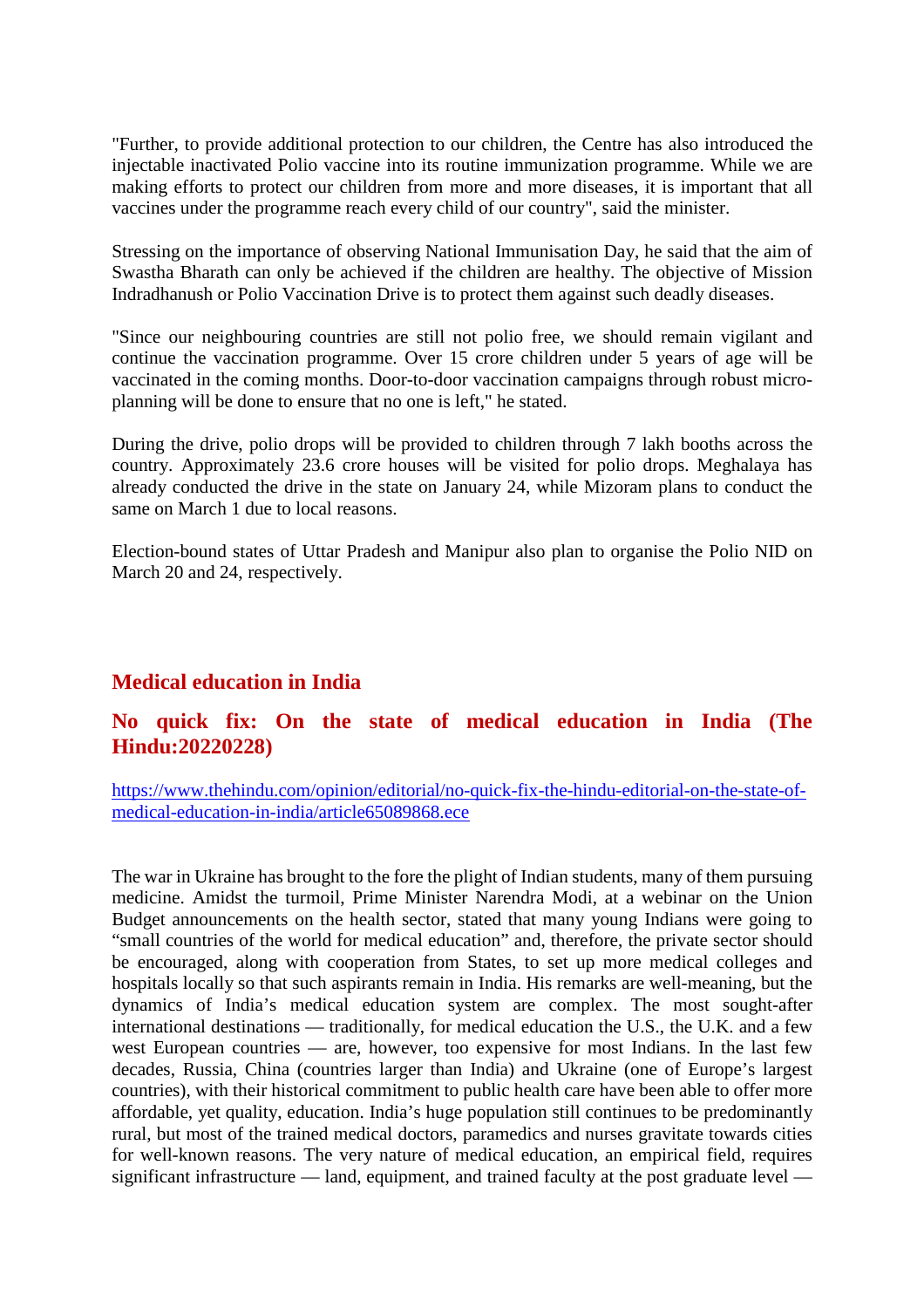all of which are in short supply and uneven in their spread. Without correcting these deficiencies, India cannot expect to dramatically increase the availability of medical personnel. The Government needs to make health care the centrepiece of its economic rebuilding.

The anaemic spending on health is not unique to this government; for several years, India's spend on health care has consistently trailed several countries comparable to its size which is why there is barely one doctor for every 1,000 Indians and specialists often a tenth of what is required. These shortcomings have lubricated the phenomenon of young Indians seeking affordable, quality, health-care education in other countries. But merely having private establishments start medical schools, without a long-term commitment to offer necessary training and post-graduate education, could lead to a repeat of the engineering fiasco after the dotcom boom: a surfeit of engineering colleges without adequately trained faculty or infrastructure that churn out students who need a further skills upgrade to be employable. The Government must instead ease procedures for establishing medical colleges, spend more on infrastructure, and provide incentives for a health-care ecosystem to develop in rural areas. While not a quick-fix, over time this could facilitate the growth of private and public medical colleges that could stem the outflow of students aspiring to be doctors. Private investment in medical education by itself will nowhere be enough.

## **Brachial plexus injury**

# **After sustaining brachial plexus injury, youth regains near-normal movement (The Hindu:20220228)**

https://www.thehindu.com/news/cities/chennai/after-sustaining-brachial-plexus-injury-youthregains-near-normal-movement/article65087762.ece

Arumuga Kamalesh, 19, who underwent surgery for brachial plexus injury, with the doctors of the Tamil Nadu Government Multi Super Speciality Hospital in Chennai. Arumuga Kamalesh, 19, who underwent surgery for brachial plexus injury, with the doctors of the Tamil Nadu Government Multi Super Speciality Hospital in Chennai.

The 19-year-old State-level gymnast from Madurai suffered shoulder dislocation twice

A 19-year-old gymnast, who sustained a left brachial plexus injury, regained near-normal movement in five months after undergoing surgery at the Tamil Nadu Government Multi Super Speciality Hospital (TNGMSSH). Doctors of the Department of Hand and Reconstructive Microsurgery of the hospital performed neurolysis and nerve transfer that was followed by physiotherapy to help him regain full range of motion.

Arumuga Kamalesh, a resident of Madurai, was a State-level gymnastic champion. He sustained a shoulder dislocation during practice in November 2020. Though his coach had reduced the dislocation, he again suffered a dislocation while carrying a pot of water, R. Sridhar, associate professor of the department, said.

Surgery went wrong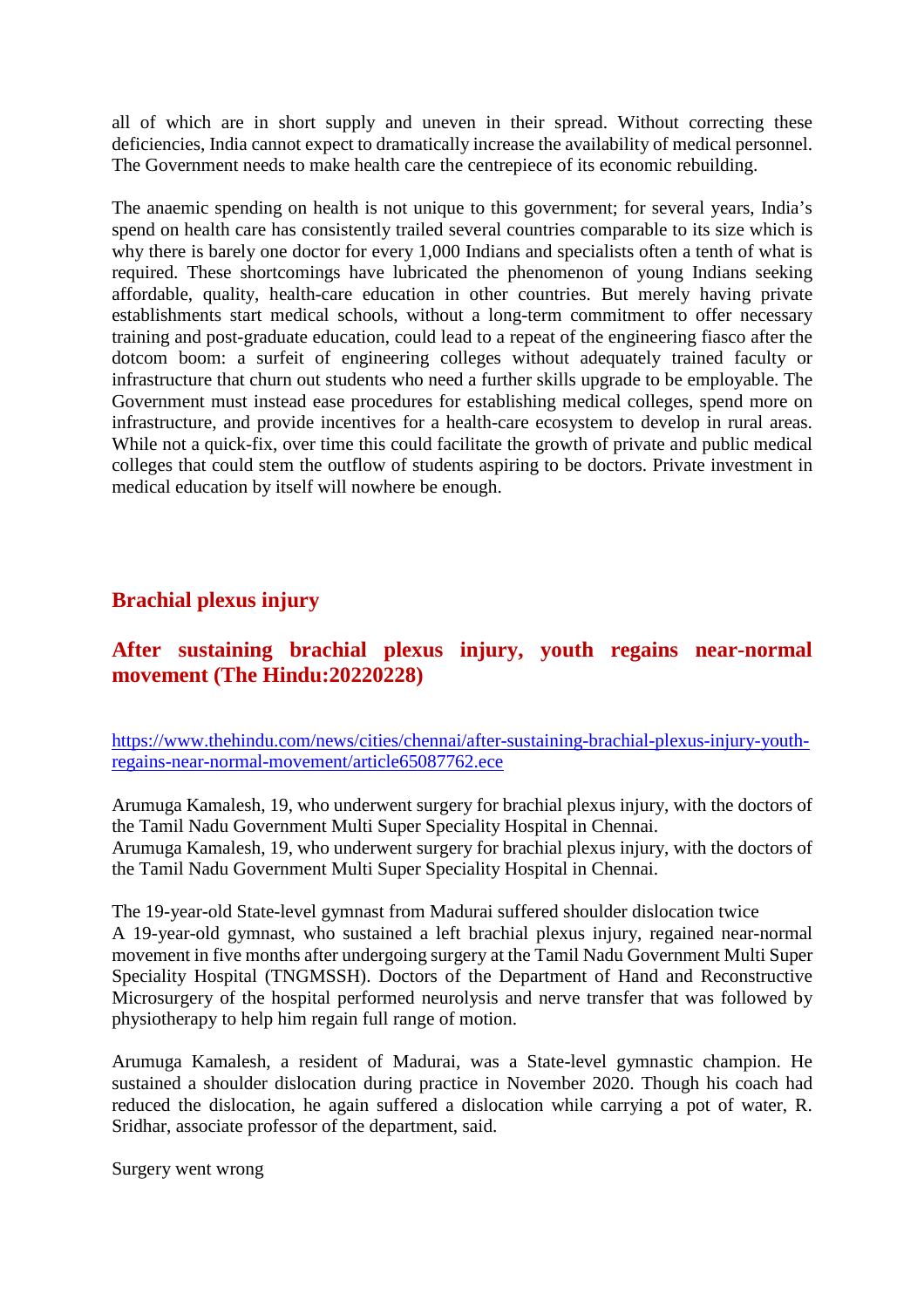He sought treatment at a private hospital where an arthroscopy surgery was performed. "He had sustained nerve injury during the shoulder dislocation. The surgery worsened it. He had a brachial plexus injury. Three nerves in the neck and thoracic spine segment were affected and two were functional. He took up physiotherapy and exercises for eight months but his condition did not improve," he said.

In August 2021, he came to TNGMSSH where doctors evaluated him and suggested surgery. A surgery for nerve transfer was performed on September 1. "We performed neurolysis and nerve transfer (Oberlin I and Somsak procedure) in which we joined the branches of the two functioning nerves to the three affected nerves," he said.

There was significant improvement post-surgery, he said. "He followed up on physiotherapy and exercises, and in five months has regained near normal movement. We have advised him to go slowly and not to be hasty, and take up graded exercises," Dr. Sridhar said.

On follow-up, doctors saw that he had regained near-normal movement. He would require physiotherapy for five to six more months, he said. The entire procedure was covered under the Chief Minister's Comprehensive Health Insurance Scheme.

Dr. Sridhar along with G. Karthikeyan of the department of Hand and Reconstructive Microsurgery performed the surgery. Apart from them, Magesh and L. Parthasarathy of the Department of Anaesthesiology were part of the team.

Dr. Sridhar said that such brachial plexus injuries were common in two-wheeler accidents and need to be recognised as such properly.

# **Winter health**

# **Winter health: Five reasons why you should eat green peas Check out a tasty snack recipe, too, which will give you a healthy dose of peas (The Indian Express:20220228)**

https://indianexpress.com/article/lifestyle/health/health-benefits-of-having-green-peasduring-winter-and-a-great-snack-recipe-you-can-try-7703144/

peas, pea pods, matar, dr harsh vardhan on matar, matar recipes, peas recipes, indianexpress.com, indianexpress, peas benefits, pea pod benefits,Green peas are full of antioxidants. (Photo: Getty Images/Thinkstock

Widely sold as vegetables in fresh, canned or frozen forms, green peas belong to the legume family along with soybeans, chickpeas, and other kinds of beans. They are low in calories (59kcals in half a cup) but pack in a load of nutrients like vitamins A, K, minerals, phytonutrients, antioxidants, protein, and more.

Eyesight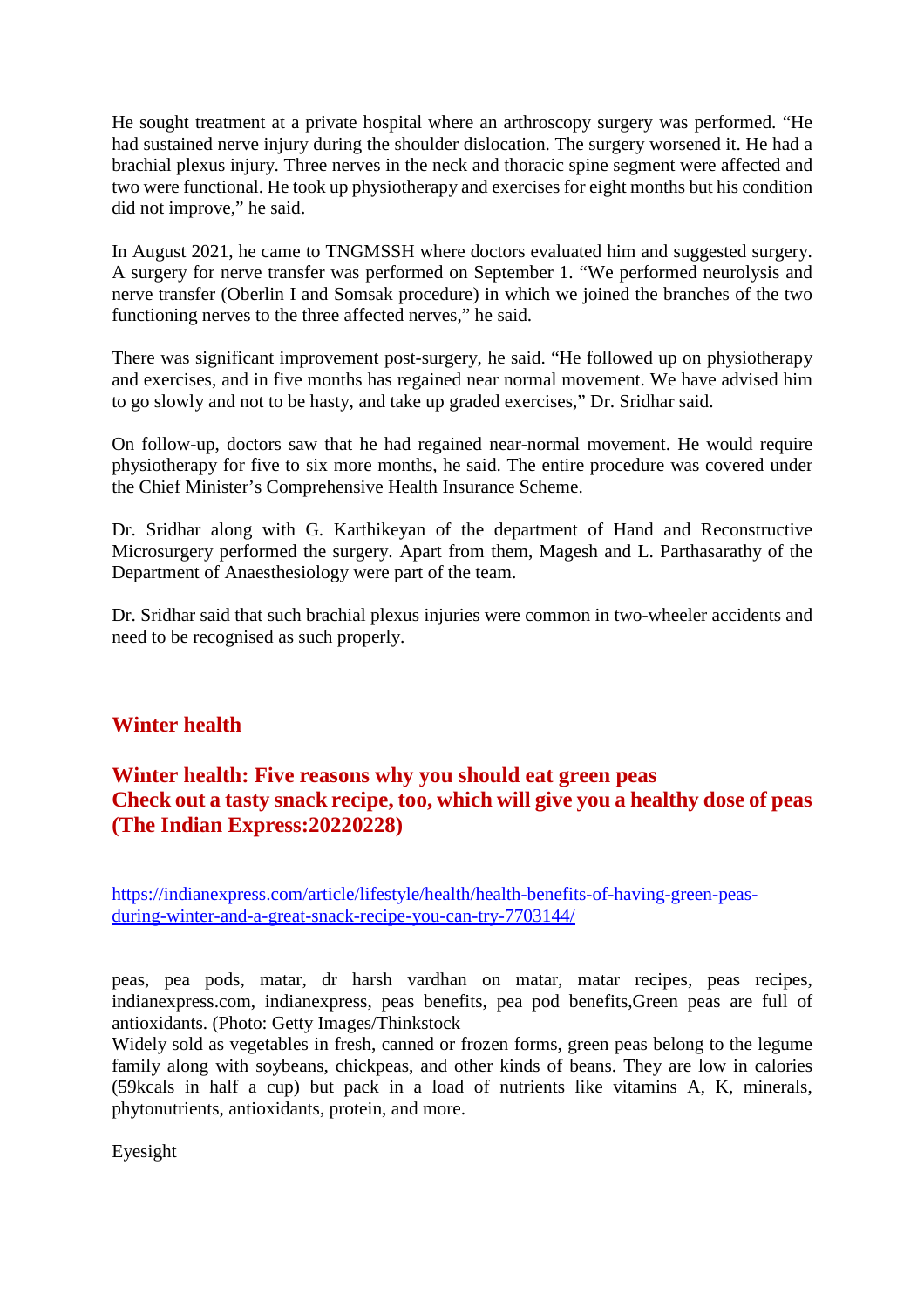The carotenoids lutein and zeaxanthin in green peas aid in good eyesight and help protect them from chronic diseases like cataract. They protect the eyes from the harmful blue light emanated by computer, TV, and mobile screens which are known to contribute to macular degeneration.

#### Digestion

The fiber in peas help the food move through the gut for better digestion while the coumestrol packed in them help lower the risk of stomach cancer.

#### Heart health

Omega-3 and omega-6 fatty acids in peas reduce oxidation and inflammation and even help preventing plaques from forming along the blood vessel walls, something that is a result of inflammation and stress caused by free radicals. The magnesium and potassium in peas can also lower high blood pressure.

ALSO KNOW |Youngsters should also worry about heart health; here's why Immunity

The vitamin C, E, zinc, catechin and epicatechin present in green peas act as immunity boosting antioxidants.

#### Anti-inflammatory

Green peas also contain vitamin A, B, cholesterol, ferulic, and coumestrol help in keeping inflammatory conditions like heart diseases, diabetes, and arthritis in check.

This winter, you can add peas to your diet with the help of this easy, fast, and tasty snack recipe.

#### GREEN PEAS or MATAR KE PAKODE

Ingredients

\*Green peas

\*Garlic, ginger, green chillies

\*Onions

\*Salt

\*Cumin seeds

\*Coriander leaves

\*Chilli flakes

\*Flour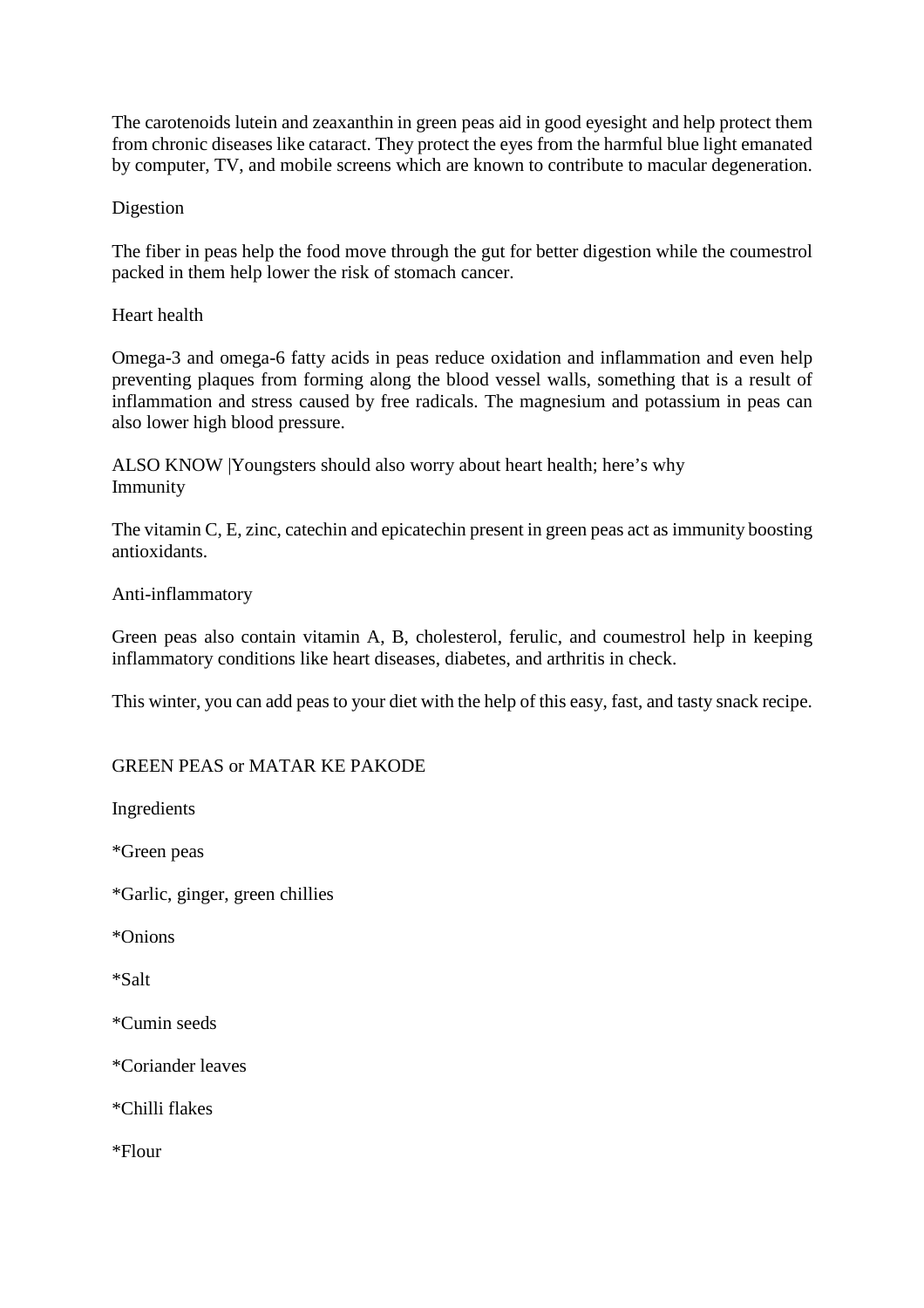\*Corn flour

\*Unflavoured Eno

\*Vegetable oil

# **Planet Palm' review**

## **Planet Palm' review: The palm oil's curse on life and the environment (The Hindu:20220228)**

https://www.thehindu.com/books/books-reviews/planet-palm-review-the-palm-oils-curse-onlife-and-the-environment/article65070779.ece

Plantations have been built on stolen land and harsh labour, sweeping away cultures and devastating Southeast Asia, argues a new book

There are moments in life when we have to hold our assumptions to a deeper scrutiny. That is what award-winning journalist Jocelyn Zuckerman has succeeded through her groundbreaking research, compelling the reader to examine the connections between the choices we make at the grocery store that keeps the planet under siege. That palm oil's overwhelming presence in soap and lipstick to baby formula and dog feed is the cause for persistence of poverty and hunger in other parts of world would unsettle any sane mind.

Having insinuated itself into every facet of our lives over the past few decades, palm oil alone counts for one-third of total global vegetable oil consumption. With annual purchase of 9.2 million metric tonnes in 2019, India is the world's number-one palm oil importer. Far from being a boon to the world economy, the multi-billion dollar palm oil business has been a bane argues Zuckerman. Our growing appetite has worsened the situation — more forests are cleared for new plantations, forcible evictions have escalated human sufferings; and enhanced carbon emissions remain the resultant outcome. Despite its long-term health and environmental implications, the worrisome aspect is how a lesser-known oil suddenly became an indispensable consumer product.

Zuckerman unearths palm oil's troubled colonial legacy to draw a parallel with its current fetishism, promoted by ruthless industrialisation of modern food systems. With multiple uses and an economic life of a quarter century, palm oil's productive potential could not escape the attention of maverick George Goldie, credited for securing Nigeria for the Crown, and quirky businessman William Lever, for establishing oil-palm plantations in the Congo. The story of palm oil is the story of colonialism, which is sinister in its present-day design involving armed gangsters, murderous executives, and corrupt politicians, she writes.

#### Junk food

Planet Palm is not only a disturbing expose on contemporary ills associated with the palm oil trade but holds unsuspecting consumers complicit in the corporate monopolisation of a \$65 billion global business. Trade liberalisation has contributed to this inconspicuous consumption,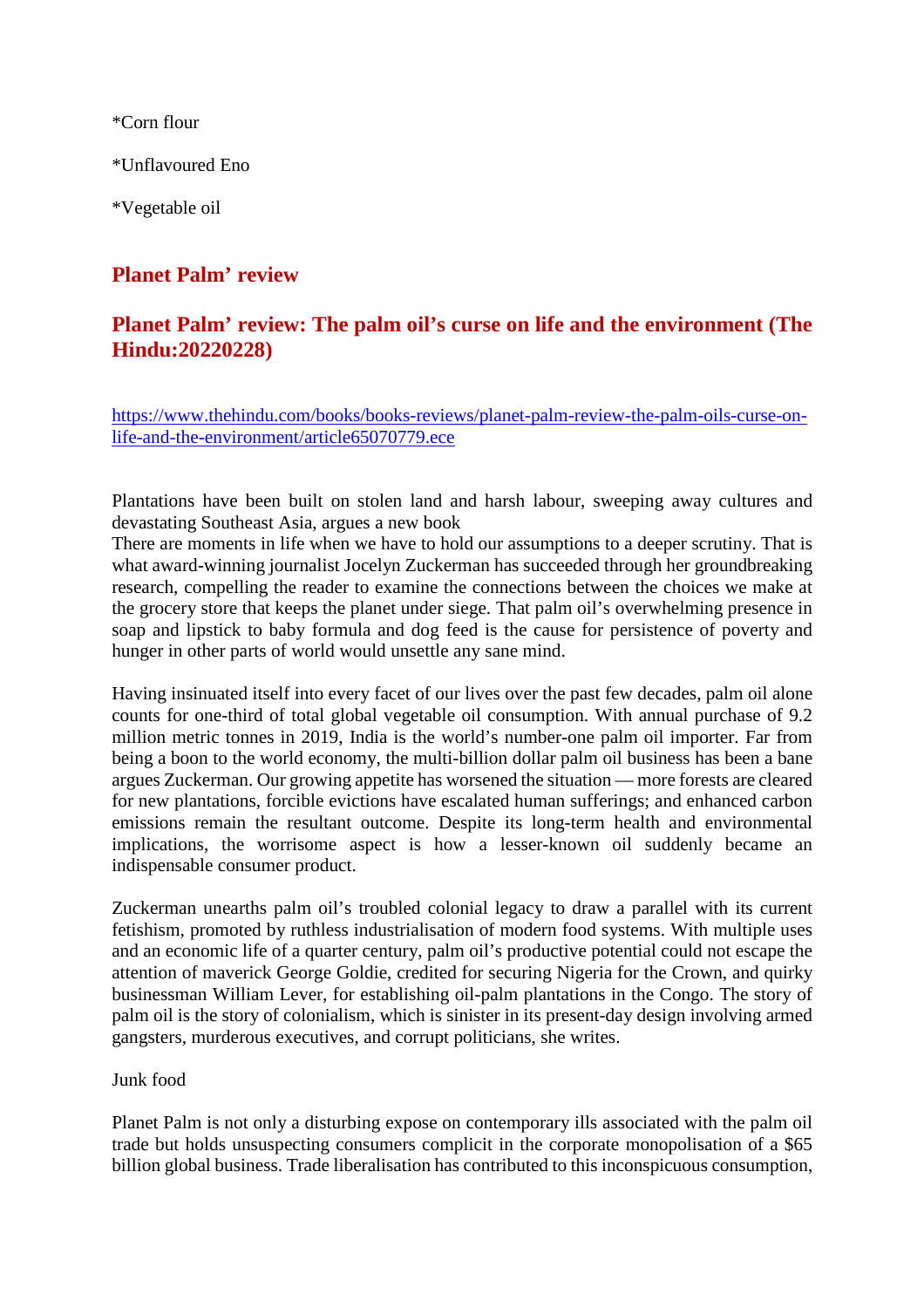easing crossborder peddling of ultra-processed junk foods by multinational companies. "Part of the problem," explains Zuckerman, "is the sort of nutrient-deficient, heavily processed junk that all of this cheap oil enables." And land planted with oil palm across the developing world, an estimated 104,000 square miles, is land which is diverted from growing healthy foods. Having travelled across four continents, from Indonesia to Honduras and from Liberia to India, the author is unsparing in her revelations, providing disturbing evidence on the world's most environmentally damaging product — something most of us unknowingly use every day.

It is an extraordinary work of investigative journalism that will make the discerning reader rush to look differently at the items stacked in her kitchen and bathroom. The collective power of consumer choices is critical to turning things around as incidences of violence against those opposing the industry has grown — half of 212 eco-defenders reported killed in 2019 were opposing palm oil interests. So intimately linked are national economies (those of Malaysia and Indonesia) to the palm oil industry that even the governments remain obliged to defend the commodity.

#### Shocking move

What could be more shocking than the fact that France was diplomatically forced to drop plans for a tax on palm oil in 2016, as the Indonesian government had made it clear that passage of the law might result in the execution of a French citizen then being held in Jakarta on drugtrafficking charges.

Zuckerman provides a compelling account of the darkest underside of late-stage capitalism. While there is no denying that our food systems need overhauling, equally important for consumers is to raise their voices to demand more transparency. She leaves the reader with an optimist note to wean ourselves away from palm oil by using synthetic versions of the oil and convincing companies to adopt no-deforestation policies in their production codes.

# **Anti-tumour drug promotes**

# **Anti-tumour drug promotes weight loss in mice: Study Camptothecin, a chemical derived from Asian tree, can activate natural hunger-suppressing pathway (The Hindu:20220228)**

https://www.tribuneindia.com/news/health/anti-tumour-drug-promotes-weight-loss-in-micestudy-373050

A study showed that an anti-tumour drug at low doses could help lose weight in mice, offering a promising new way for developing new anti-obesity therapy.

According to the study published on Friday in the open-access journal PLOS Biology, camptothecin, a chemical derived from the Asian tree, can activate a natural hungersuppressing pathway.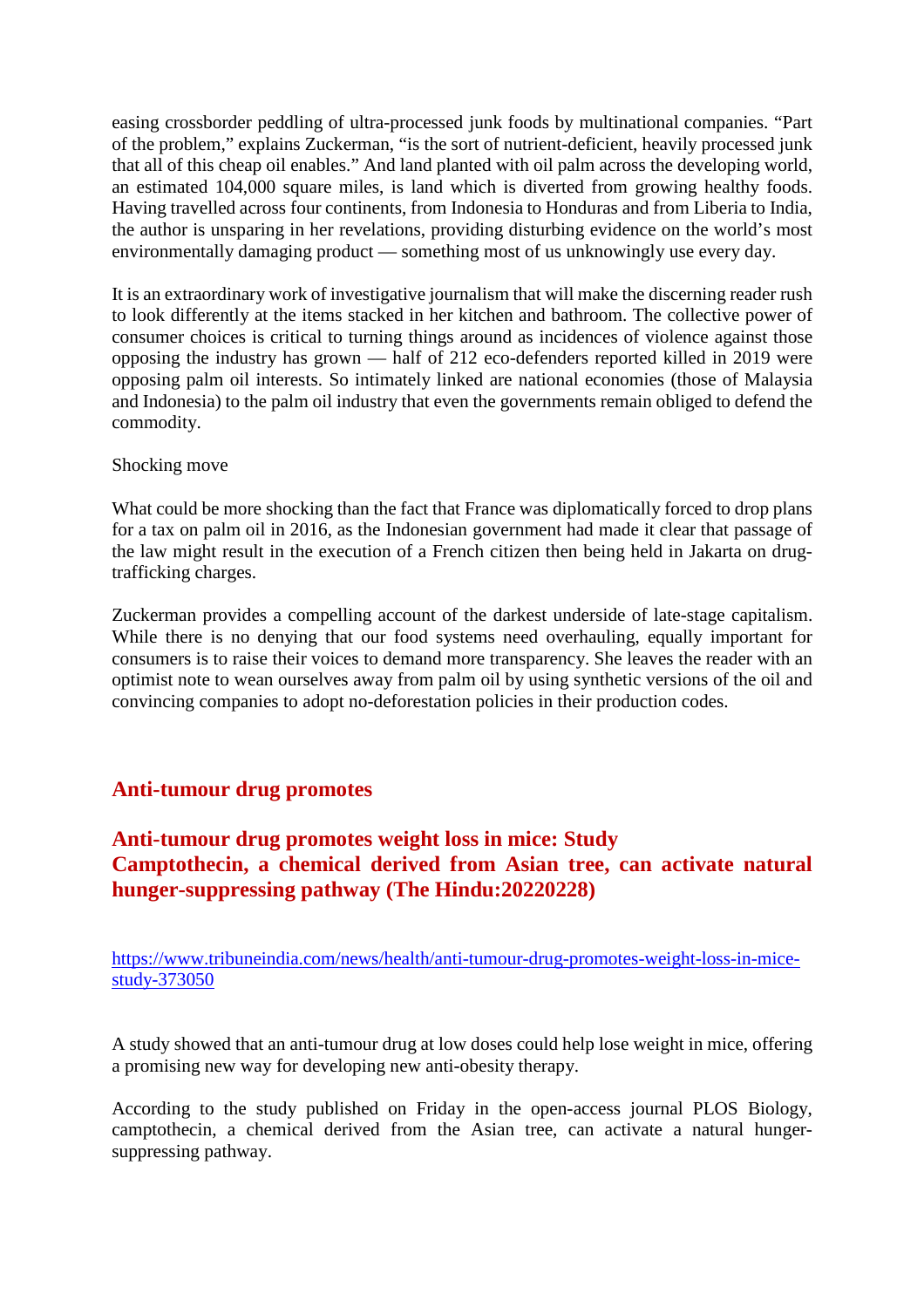The camptothecin was previously known as an inhibitor of a DNA repair enzyme, and hence its used as an anti-tumour drug, the study noted.

Scientists from Northwest A&F University in China's Shaanxi Province found that cells exposed to camptothecin increased the expression of a hormone that circulates in response to a wide variety of stimuli, including stress.

The elevation of the hormone called GDF15 leads to a drop in body weight, while suppression of it leads to obesity.

The researchers administered camptothecin orally to obese mice, and the GDF15 level rapidly increased in the blood of those rodents.

Thereafter, they observed reduced food intake by about 12 per cent and body weight by about 11 per cent of those obese mice over the course of 30 days. But in lean mice, no changes were observed.

"We believe our results convincingly argue that camptothecin may have therapeutic benefits for obesity and its associated metabolic disorders," said the paper's corresponding author Wu Jianwei with Northwest A&F University.

#### **Medical oxygen**

## **Medical oxygen running out in Ukraine as war rages, WHO warns (The Tribune:20220228)**

https://www.tribuneindia.com/news/health/medical-oxygen-running-out-in-ukraine-as-warrages-who-warns-373625

Critical hospital services were also being jeopardised by electricity and power shortages

Medical oxygen running out in Ukraine as war rages, WHO warns Photo for representational purpose only.

Ukraine is running out of oxygen supplies that critically ill people need, the World Health Organization said on Sunday, calling for safe passage for emergency imports as combat rages.

"The oxygen supply situation is nearing a very dangerous point in Ukraine. Trucks are unable to transport oxygen supplies from plants to hospitals across the country, including the capital Kyiv," WHO Director-General Tedros Adhanom Ghebreyesus and WHO Regional Director for Europe Hans Kluge said in a statement.

"The majority of hospitals could exhaust their oxygen reserves within the next 24 hours. Some have already run out.

This puts thousands of lives at risk."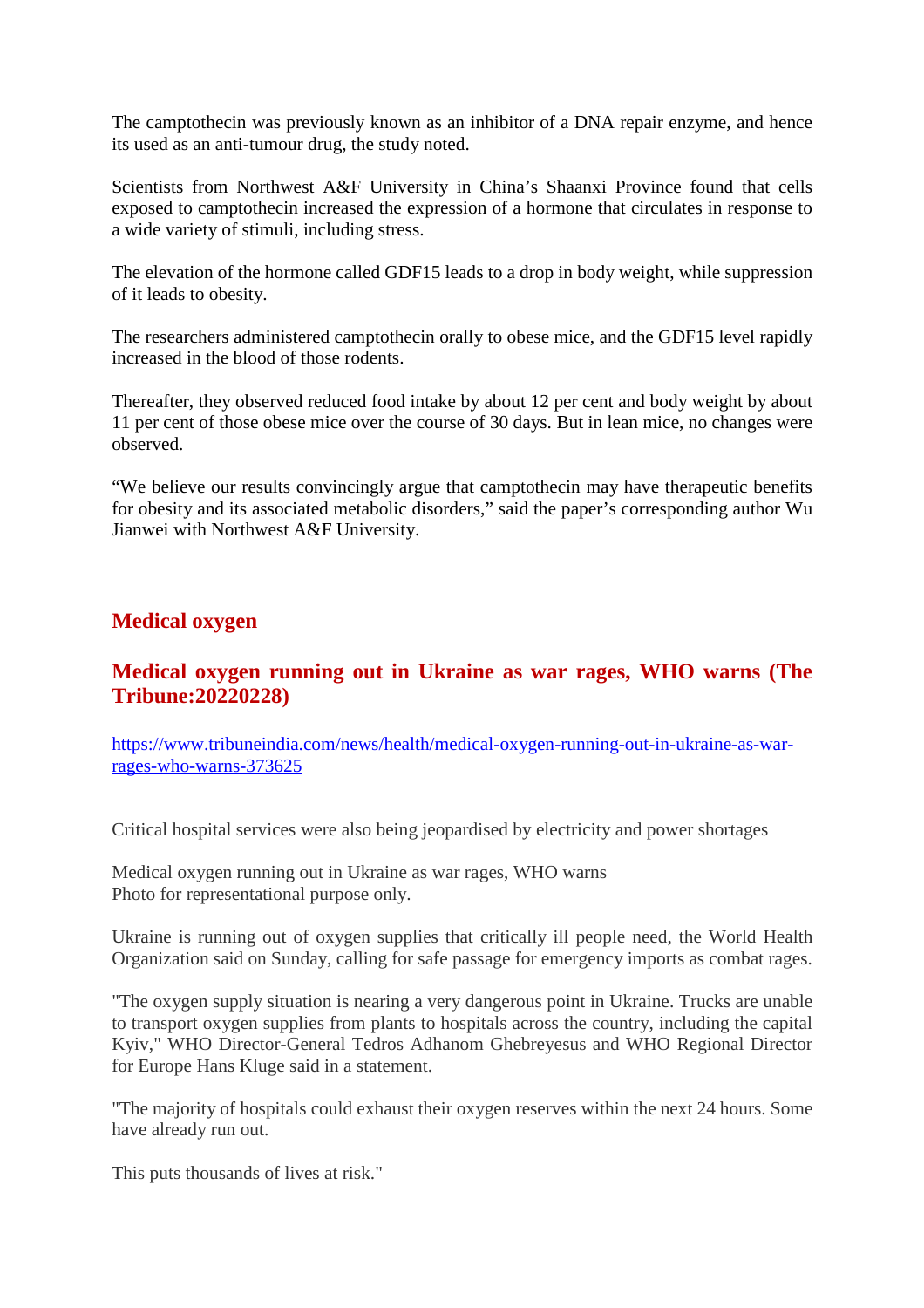Oxygen is essential for patients with a range of conditions, including the 1,700 in hospital with Covid-19 and those with other critical illnesses stemming from complications of pregnancy, childbirth, sepsis, injuries and trauma.

Critical hospital services were also being jeopardised by electricity and power shortages, while ambulances transporting patients were in danger of getting caught in the crossfire.

The WHO said it was looking to increase supplies, most likely using liquid oxygen and cylinders from regional networks.

These supplies would need safe transit routes after leaving a logistics corridor through Poland. Reuters

## **Suramin reduces drug resistance in mycobacteria, says study Recent reports too say antibiotic persisters (APs) of mycobacteria develop resistance upon treatment with lethal doses of ciprofloxacin or rifampicin (The Tribune:20220228)**

https://www.tribuneindia.com/news/health/suramin-reduces-drug-resistance-in-mycobacteriasays-study-373623

Suramin reduces drug resistance in mycobacteria, says study Photo for representational purpose only. iStock

Harmful bacteria that cause diseases like TB and leprosy has become resistant to antibiotics warranting novel strategies to control it, says a study by Rajiv Gandhi Centre for Biotechnology (RGCB) here.

The study, published in the journal 'Antimicrobial Agents and Chemotherapy' reveals application of antibiotics results in a two-phase killing of bacteria with a significant part of it being killed rapidly while a smaller part endures the antibiotic and persists in the environment for extended periods.

"The persisters also get killed because they remain susceptible to antibiotics, but the killing rate is much slower. Non-compliance with the duration of antibiotic therapy results in a relapse of infection caused by the persisters," a press release from RGCB said.

Recent reports too say antibiotic persisters (APs) of mycobacteria develop resistance upon treatment with lethal doses of ciprofloxacin or rifampicin.

Research demonstrated that the persister population of M. smegmatis generated by antibiotic treatment showed high levels of reactive oxygen species (ROS), which consequently resulted in the rapid emergence of drug resistance to single and multiple antibiotics.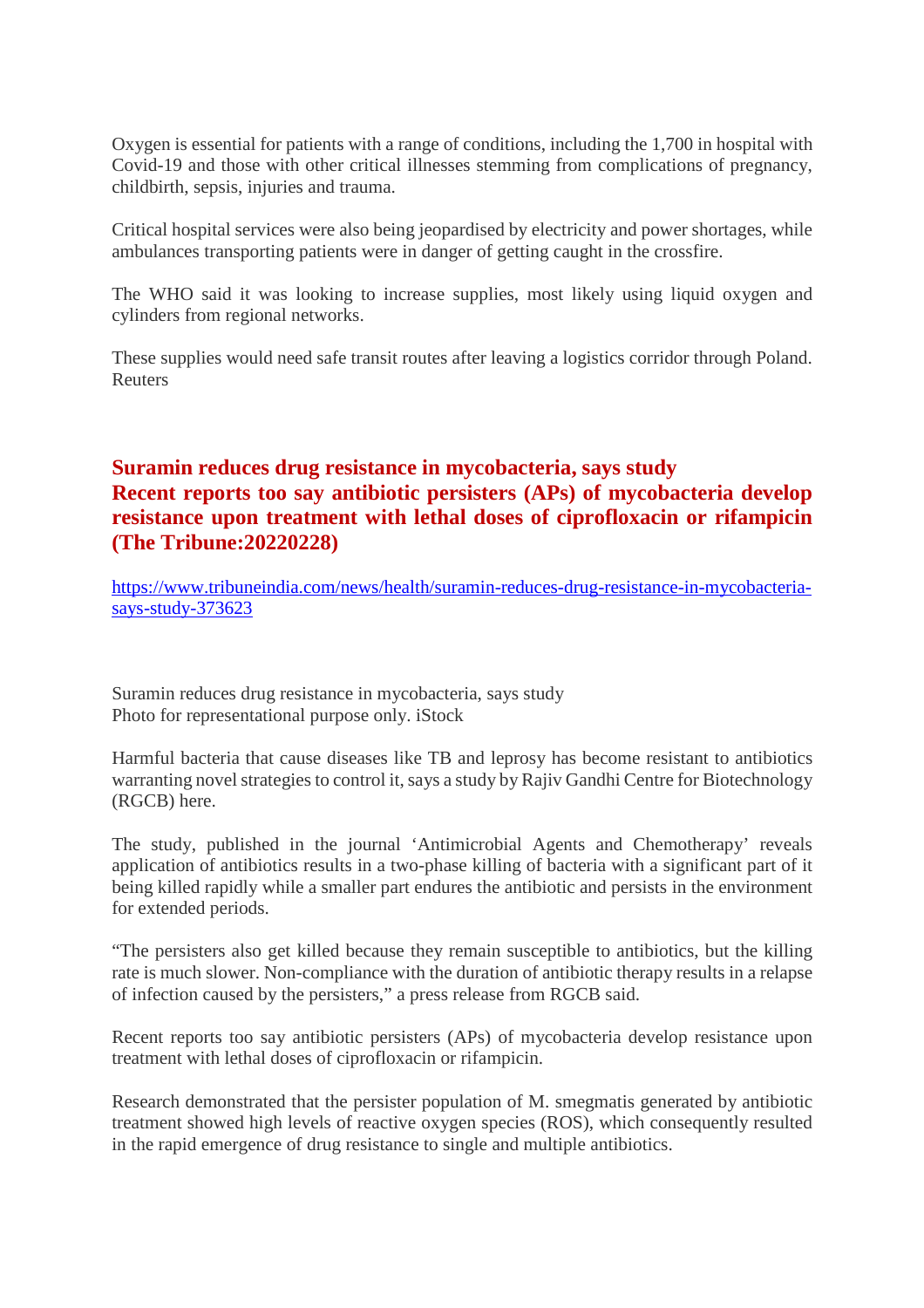Strategies to tackle drug-resistant strains include identification of new antibiotics or targeting the bacterial mechanisms that reduce the rate of evolution of resistance, RGCB said.

"We took the second approach as identifying new and potent antibacterial antibiotics takes time and should pass rigorous safety standards before using human therapy," Dr. Krishna Kurthkoti, a scientist and researcher at RGCB, said. He conducted the study.

The study tested the efficacy of suramin, a WHO-approved drug, used for treating sleeping sickness and infections.

"It showed that a combination of Suramin during antibiotic therapy reduced the emergence rate of drug resistance in M. smegmatis and M. tuberculosis under laboratory conditions. Since Suramin is already an approved drug, its repurposing to control the emergence of drug resistance would increase the life expectancy of existing drugs providing valuable time to develop and approve new antibiotics," the release said.

RGCB director Dr Chandrabhas Narayana said the study highlights novel application of suramin as a broad-spectrum agent in combating the development of drug resistance.

"It will bring into focus the need to discover new antibiotics to counter the emergence of antimicrobial resistance (AMR), which has become a major global health concern compelling the WHO to declare that the crisis needs immediate attention," Narayana said.

A group of six virulent and drug-resistant pathogens has been identified as the biggest threat to human health.

According to a WHO report, India reported cases of around 2.5 million TB and 124,000 cases of MDR TB.

With the Central government taking up a policy to control TB, developing new therapeutics and understanding the mechanisms that cause drug resistance in mycobacteria become necessary.

# **Computer vision syndrome cases**

#### **Computer vision syndrome cases on the rise (The Tribune:20220228)**

https://www.tribuneindia.com/news/jalandhar/computer-vision-syndrome-cases-on-the-rise-373770

Cases see three-fold rise among students, youngsters

Eye specialists have been witnessing a steady rise in the number of cases related to computer vision syndrome (CVS). Doctors said they were expecting the cases to go down after the government announced relaxations in the Covid curbs, however, the situation hasn't improved much.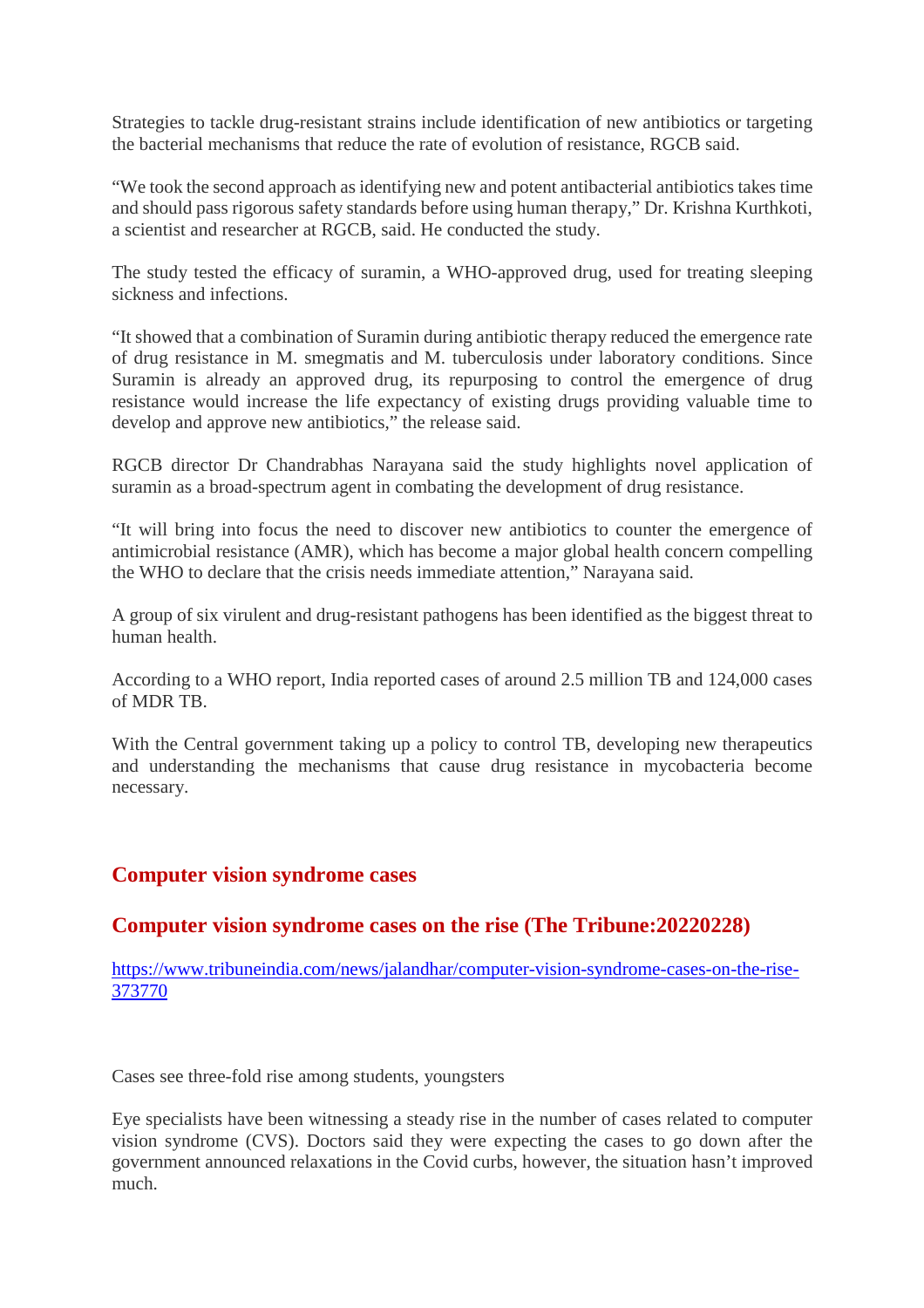Majority of OPD cases these days, as far as youngsters are concerned, are those suffering from CVS or those senior citizens suffering from cataract. The craze of social media is a lot amongst people of all ages, thus, they hop from one device to another. — Dr Rohan Bowry, MS Ophthalmology

Talking to The Tribune, Dr Rohan Bowry, MS Ophthalmology at Bowry Hospital in Udham Singh Nagar, said as compared to the pre-pandemic period, the cases of CVS has seen a threefold rise among students and youngsters.

He said obviously the reason for this increase is the overuse of mobile phones and computers for studies and recreational purposes. "Before the pandemic, the average time spend by students on screen was two or three hours, however, after the pandemic it has increased to seven to eight hours a day on an average," he said.

He said as per the 'State of Mobile 2021 Report', the time spent in front of devices in India has risen to 39.4 per cent i.e. from 3.3 hours per day in 2019 to 4.6 hours in 2020.

"Majority of OPD cases these days, as far as youngsters are concerned, are those suffering from CVS or those senior citizens suffering from cataract. The craze of social media is a lot amongst people of all ages, thus, they hop from one device to another," Dr Rohan said, adding that the main reason behind CVS is that the people don't maintain a proper distance from a screen.

He said the signs of CVS must not be ignored and if symptoms like double vision, itching, headache, dry eyes and seeing halos around things persists for a longer period, it is advisable to consult an eye specialist. He also advised students and youngsters to blink often when using mobile or laptops as it reduces the strain in eyes.

Another eye specialist, Dr Jaswinder Singh, said, "This situation may not improve until students get back to their normal routine. The cases are definitely on the rise as everyone is dependent on technology. WFH, online classes have increased the screen time amongst all."

"Earlier, parents had divided children's time after coming from school. They went for tuitions, played outside with friends etc, but now even if they are eating, they prefer to do that by watching cartoons or listening to music on YouTube," he added. He said parents have to work hard, they need to change the routine of their kids and encourage them to get involved in outdoor activities.

#### **Niti Aayog**

**Niti Aayog studying proposal to tax foods high in sugar, salt to tackle obesity Says in its annual report that it's reviewing the evidence available to understand the actions India could take to tackle rising obesity in the population (The Tribune:20220228)**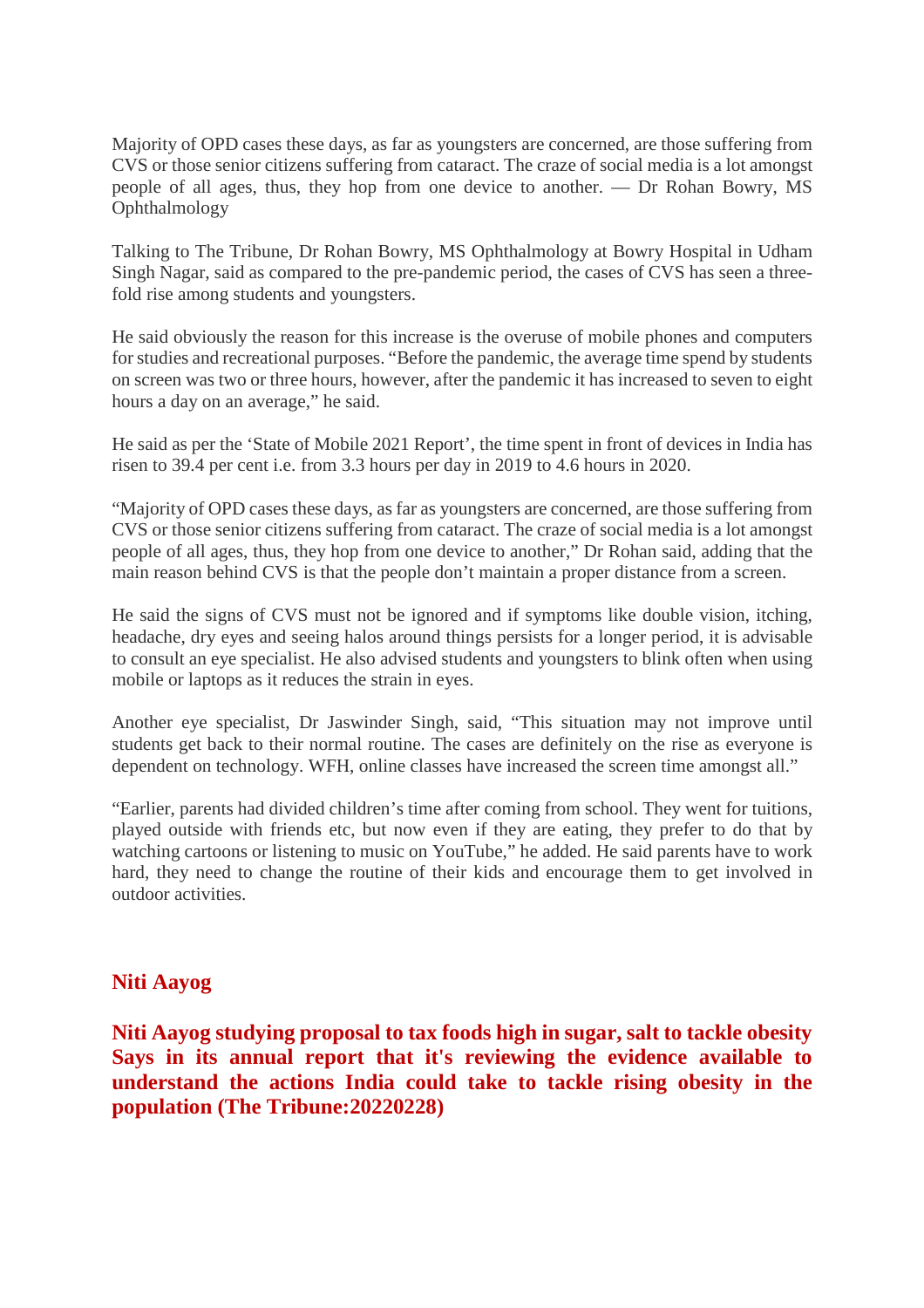https://www.tribuneindia.com/news/nation/niti-aayog-studying-proposal-to-tax-foods-highin-sugar-salt-to-tackle-obesity-373586

India can take actions such as taxation of foods high on sugar, fat and salt and front-of-the pack labelling to tackle rising obesity in the population, according to Niti Aayog's annual report.

The government think-tank is reviewing the evidence available to understand the actions India can take to tackle rising obesity in the population, the annual report 2021-22 stated.

The Aayog in the report mentioned that the incidences of overweight and obesity are increasing among children, adolescents and women in India.

"A national consultation on the prevention of maternal, adolescent and childhood obesity was organised under the Chairmanship of Member (Health), Niti Aayog, on June 24, 2021, to discuss policy options to tackle the issue.

"Niti Aayog, in collaboration with IEG and PHFI, is reviewing the evidence available to understand the actions India can take, such as front-of-pack labelling, marketing and advertising of HFSS foods and taxation of foods high in fats, sugar and salt, " it said.

Non-branded namkeens, bhujias, vegetable chips and snack foods attract 5 per cent GST while for branded and packaged items, the GST rate is 12 per cent.

According to the National Family Health Survey (NFHS-5) 2019-20, the percentage of obese women increased to 24 per cent from 20.6 per cent in 2015-16, while the percentage for men rose to 22.9 per cent from 18.4 per cent four years earlier.

The government think tank in its annual report also said that an expert committee under Niti Aayog member V K Saraswat to study the technological and commercial viability of the hyperloop system held four meetings so far and sub-committees were constituted.

The sub-committees suggested that hyperloop system be permitted to be built, owned and operated by the private sector and the government act as a facilitator by providing certification, permissions, tax benefits and land (if possible), etc," it said.

The report said a blueprint will be prepared to develop indigenously built hyperloop technology.

According to the annual report, the sub-committees also said that the government will not invest its fund and private players will take the full business risks.

Hyperloop is a technology proposed by inventor and businessman Elon Musk, who is behind the electric car company Tesla and the commercial space transport company SpaceX.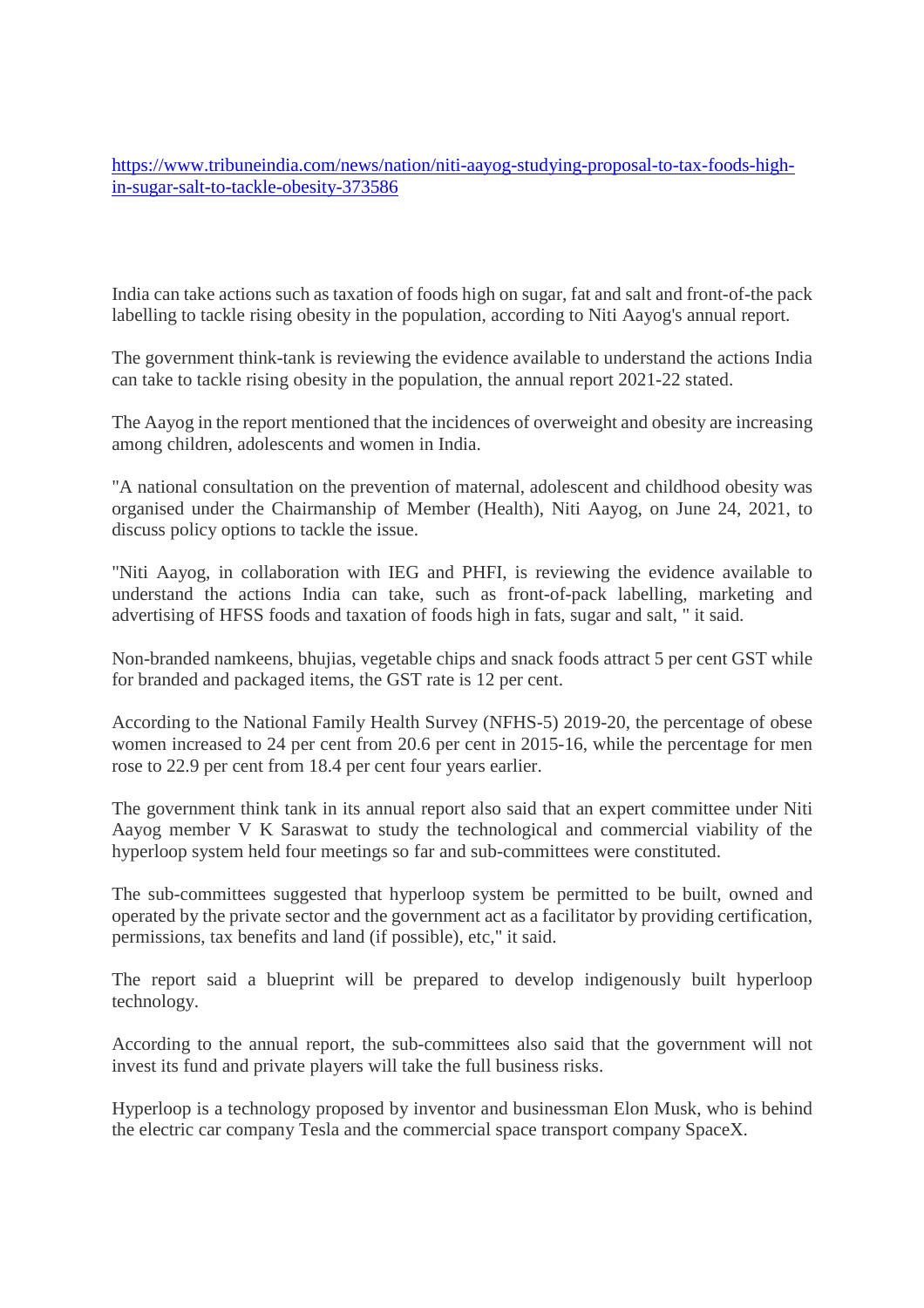The Virgin Hyperloop test run was conducted on November 9, 2020, on a 500-metre track in Las Vegas in the US with a pod, as the hyperloop vehicles are called, travelling with passengers, including an Indian, inside an enclosed tube at more than 100 mph or 161 kmph.

The Virgin Hyperloop is among a handful of companies that are currently trying to build such a system for passenger travel.

Maharashtra has approved the Virgin Hyperloop-DP World Consortium as the original project proponent for the Mumbai-Pune hyperloop project.

## **Ayushman Bharat Digital Mission**

# **Cabinet approves Ayushman Bharat Digital Mission rollout for 5 years National Health Authority will be the implementing agency of Ayushman Bharat Digital Mission (The Tribune:20220228)**

https://www.tribuneindia.com/news/health/cabinet-approves-ayushman-bharat-digitalmission-rollout-for-5-years-373323

Cabinet approves Ayushman Bharat Digital Mission rollout for 5 years Sh. Rajesh Bhushan, Secretary, MoHFW addressing the Ayushman Bharat Digital Mission session during Webinar on Strengthening Telemedicine and IT Enabled Services for Inclusive and Equitable Healthcare Diversity. Pic credit- @MoHFW\_INDIA/Twitter

New Delhi, February 26

The Union Cabinet chaired by Prime Minister Narendra Modi on Saturday approved the national rollout of Central Sector Scheme, Ayushman Bharat Digital Mission (ABDM) of health ministry with a budget of Rs 1,600 crore for five years.

The National Health Authority (NHA) will be the implementing agency of Ayushman Bharat Digital Mission (ABDM).

The digital health solutions across healthcare ecosystem have proven to be of immense benefit over the years, with CoWIN, Arogya Setu and eSanjeevani further demonstrating the role technology can play in enabling access to healthcare.

Based on the foundations laid down in the form of Jan Dhan, Aadhaar and Mobile (JAM) trinity and other digital initiatives of the government, Ayushman Bharat Digital Mission (ABDM) is creating an online platform through the provision of a wide-range of data, information and infrastructure services, duly leveraging open, interoperable, standard-based digital systems, while ensuring the security, confidentiality and privacy of health-related personal information.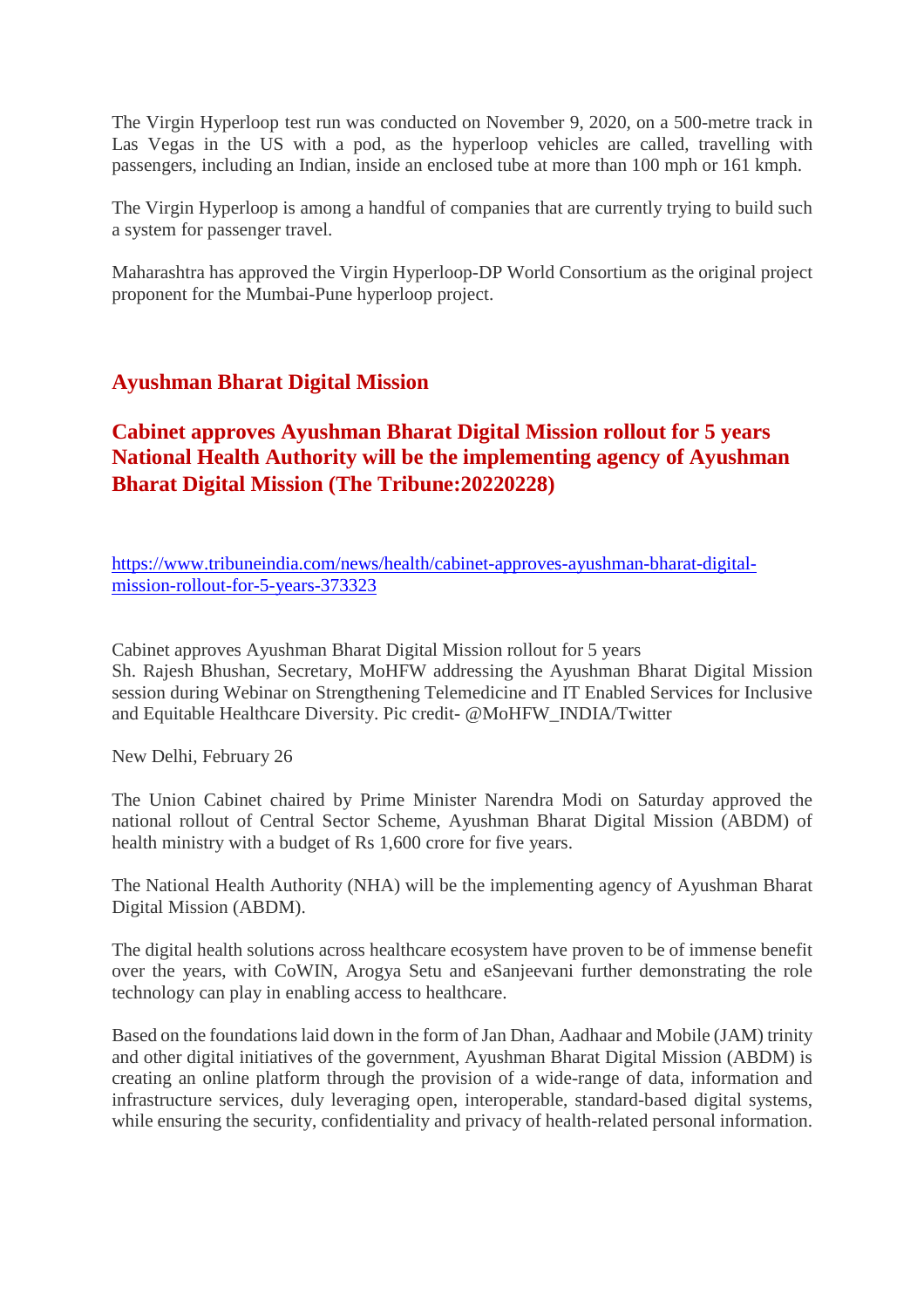Under the ABDM, citizens will be able to create their Ayushman Bharat Health Account numbers, to which their digital health records can be linked. The mission is expected to improve equitable access to quality healthcare by encouraging use of technologies such as telemedicine and enabling national portability of health services.

The pilot of ABDM was completed in the six Union Territories of Ladakh, Chandigarh, Dadra & Nagar Haveli and Daman & Diu, Puducherry, Andaman and Nicobar Islands and Lakshadweep with the technology platform developed by the NHA. During the pilot, digital sandbox was created in which more than 774 partner solutions are undergoing integration.

A total 17,33,69,087 Ayushman Bharat Health Accounts have been created and 10,114 doctors and 17,319 health facilities have been registered in ABDM as on February 24.

# **Covid vax effectiveness**

# **Covid vax effectiveness declines after 6 months without boosters: Study (The Tribune:20220228)**

https://www.tribuneindia.com/news/health/covid-vax-effectiveness-declines-after-6-monthswithout-boosters-study-373293

Covid vax effectiveness declines after 6 months without boosters: Study Photo for representation only.

The effectiveness of the Covid-19 vaccine may substantially decline after six months if booster shots are not taken, according to a new study published in The Lancet Respiratory Medicine.

The study indicated that vaccines were 94 per cent effective at preventing hospitalisation 50- 100 days after receiving the shot but fell to 80.4 per cent 200-250 days later, with even more rapid declines after 250 days.

"This data helps us understand differences in waning protection by vaccine type and identify the key risk factors for severe breakthrough infections to help inform the targeting of potential vaccine booster programmes," said Amy Compton-Phillips, Providence chief clinical officer.

"Unlike most other studies, our data stretched beyond six months, where we found evidence of rapidly waning protection, especially for patients 80 or older," Compton-Phillips added.

In addition to examining the effectiveness of vaccines over time, the Providence study was also able to identify factors associated with reduced vaccine effectiveness.

Key risk factors for a severe "breakthrough" infection included advanced age (80+), comorbidities such as cancer, transplants, chronic kidney disease, hypertension, or heart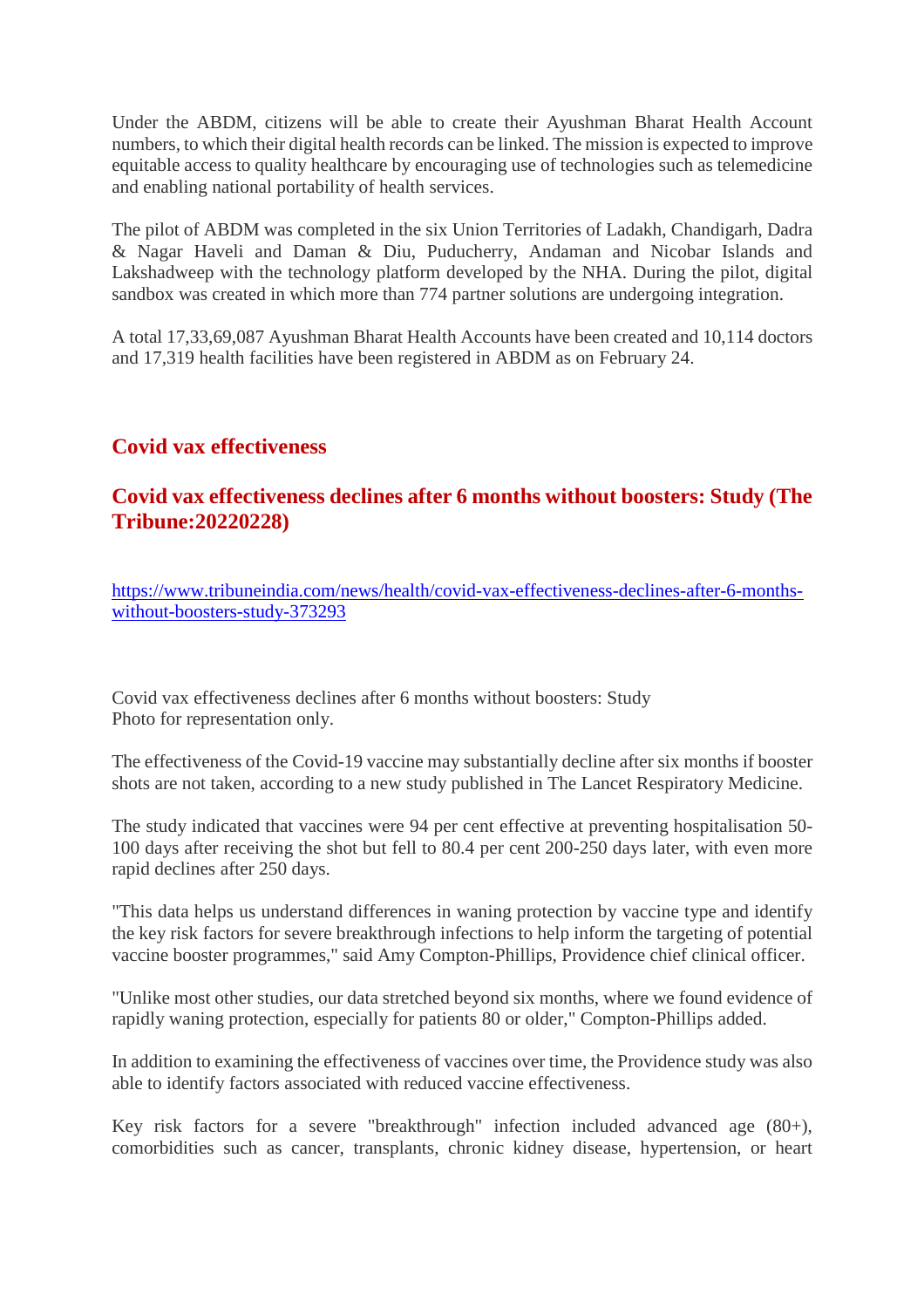failure, the amount of time that had elapsed since being vaccinated, and the type of vaccine one received.

For the latter factor, the study found that the Moderna vaccine offered the best overall protection over time, while the Pfizer-BioNTech vaccine offered initial protection equivalent to Moderna's but declined more rapidly over time.

Persons receiving the Janssen vaccine also had higher odds of experiencing a severe breakthrough infection compared to Moderna.

For the study, the research team examined data from nearly 50,000 hospital admissions between April and November of 2021.

# **India records 11,499 fresh Covid cases, 255 more deaths The country records its daily Covid cases under one lakh for the 20th consecutive day (The Tribune:20220228)**

https://www.tribuneindia.com/news/nation/india-records-11-499-fresh-covid-cases-255 more-deaths-373271

With 11,499 people testing positive for coronavirus infection in a day, India's total tally of Covid cases rose to 4,29,05,844, while the active cases further declined to 1,21,881, according to the Union Health Ministry data updated on Saturday.

The death toll climbed to 5,13,481 with 255 daily fatalities, the data updated at 8 am stated.

With this, the country recorded its daily Covid cases under one lakh for the 20th consecutive day.

The active cases comprised 0.28 per cent of the total infections, while the national Covid recovery rate had further improved to 98.52 per cent, the health ministry said.

A reduction of 12,354 cases has been recorded in the active Covid caseload in a span of 24 hours.

The daily positivity rate was recorded at 1.01 per cent, while the weekly positivity rate was 1.36 per cent, according to the health ministry.

The number of recoveries surged to 4,22,70,482, while the case fatality rate was recorded at 1.2 per cent.

The cumulative doses administered in the country so far under the nationwide Covid vaccination drive exceeded 177.13 crore.

The 255 new fatalities include 177 from Kerala and 15 from Karnataka.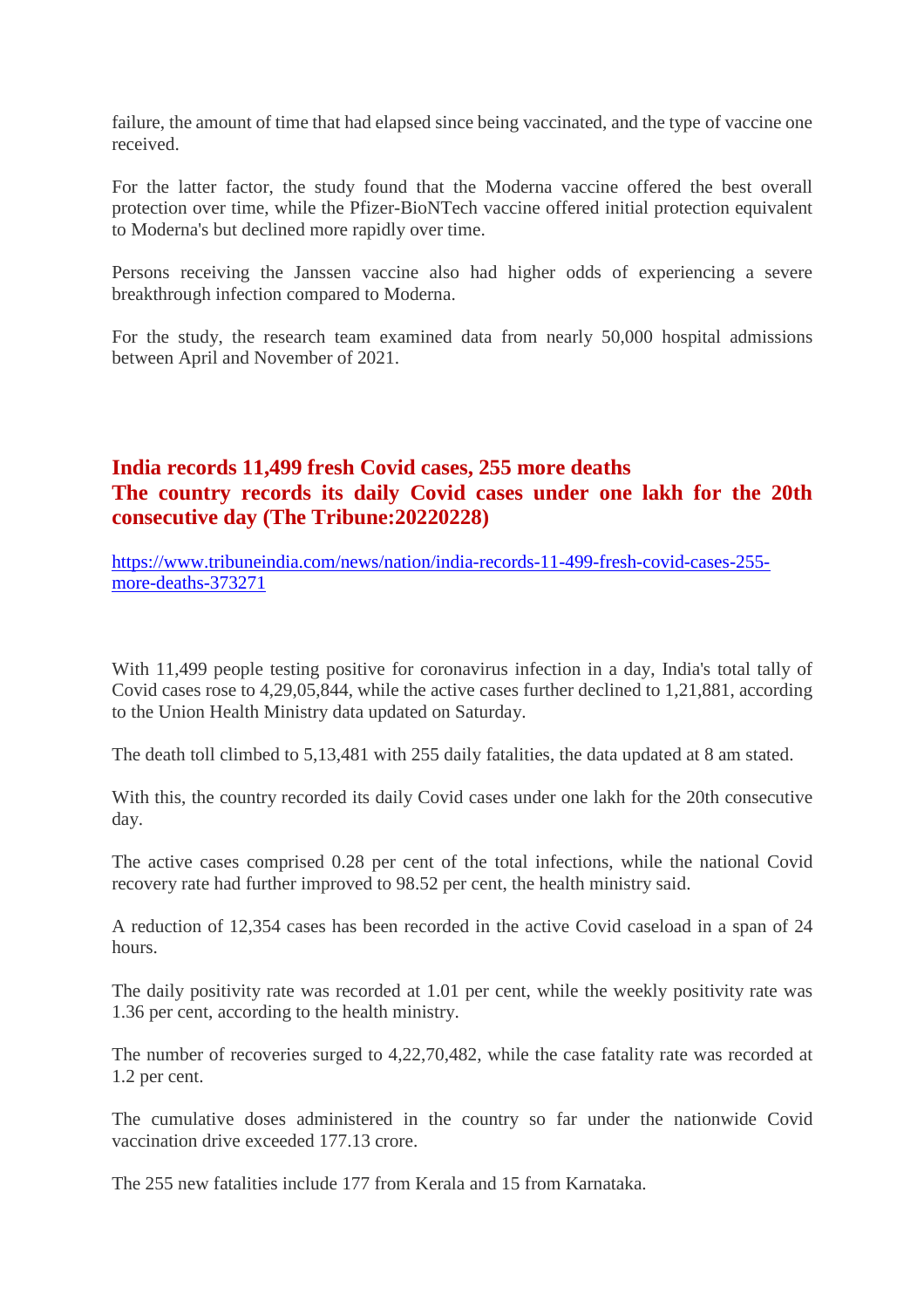A total of 5,13,481 deaths have been reported so far in the country, including 1,43,687 from Maharashtra, 64,980 from Kerala, 39,900 from Karnataka, 38,000 from Tamil Nadu, 26,117 from Delhi, 23,447 from Uttar Pradesh and 21,169 from West Bengal.

### **Healthy eating**

# **Healthy eating: What Ayurveda says about consuming bathua or goosefoot Bathua, also known as chenopodium album, lamb's quarters, melde, goosefoot and fat-hen, is a powerhouse of Ayurvedic health benefits (The Tribune:20220228)**

https://indianexpress.com/article/lifestyle/food-wine/did-you-know-about-bathua-orgoosefoot-here-are-a-few-ayurvedic-benefits-7770887/

Leafy vegetable - White goose foot. Scientific name - Chenopodium album. It is extensively cultivated and consumed in North and Northeast India as a food crop known as bathua. It grows during winter.Bathua or goosefoot is popular as a saag in North India. (Representative image/Getty/Thinkstock)

Winters are synonymous with festivities and merrymaking and no occasion is complete without a plethora of delicious, seasonal food. Keep in mind that your tastebuds need a respite from indulgence. Consider eating winter greens like spinach, mustard greens, radish greens etc., to get the most out of this season.

|Most nutritious vegetables to be included in your diet

Ayurvedic expert Dr Nitika Kohli took to Instagram to share the benefits of a popular winter green. Bathua, also known as chenopodium album, lamb's quarters, melde, goosefoot and fathen, is a powerhouse of Ayurvedic health benefits.

Take a look at the post here:

"Bathua, also known as pigweed, is a very nutritious winter vegetable that has multiple health benefits. Methi, palak, sarson ka saag and bathua flood the vegetable market and help you make your meal plates more green. Out of these, one can't deny that bathua is lesser-known and often ignored in spite of it being super nutritious [sic]," the Ayurvedic expert captioned the post.

While bathua is extensively cultivated and consumed in Northern India as a food crop, it grows as a weed as well. Inexpensive and rich in micronutrients such as "iron, calcium, potassium, magnesium and Vitamins A, C and B6, Bathua is an incredibly nutritious winter food."

Bathua also works as a 'rakta shodhak' or blood purifier and 'yakrit utejak' or liver activator, according to Dr Kohli. It helps to curb "winter toxins" as well.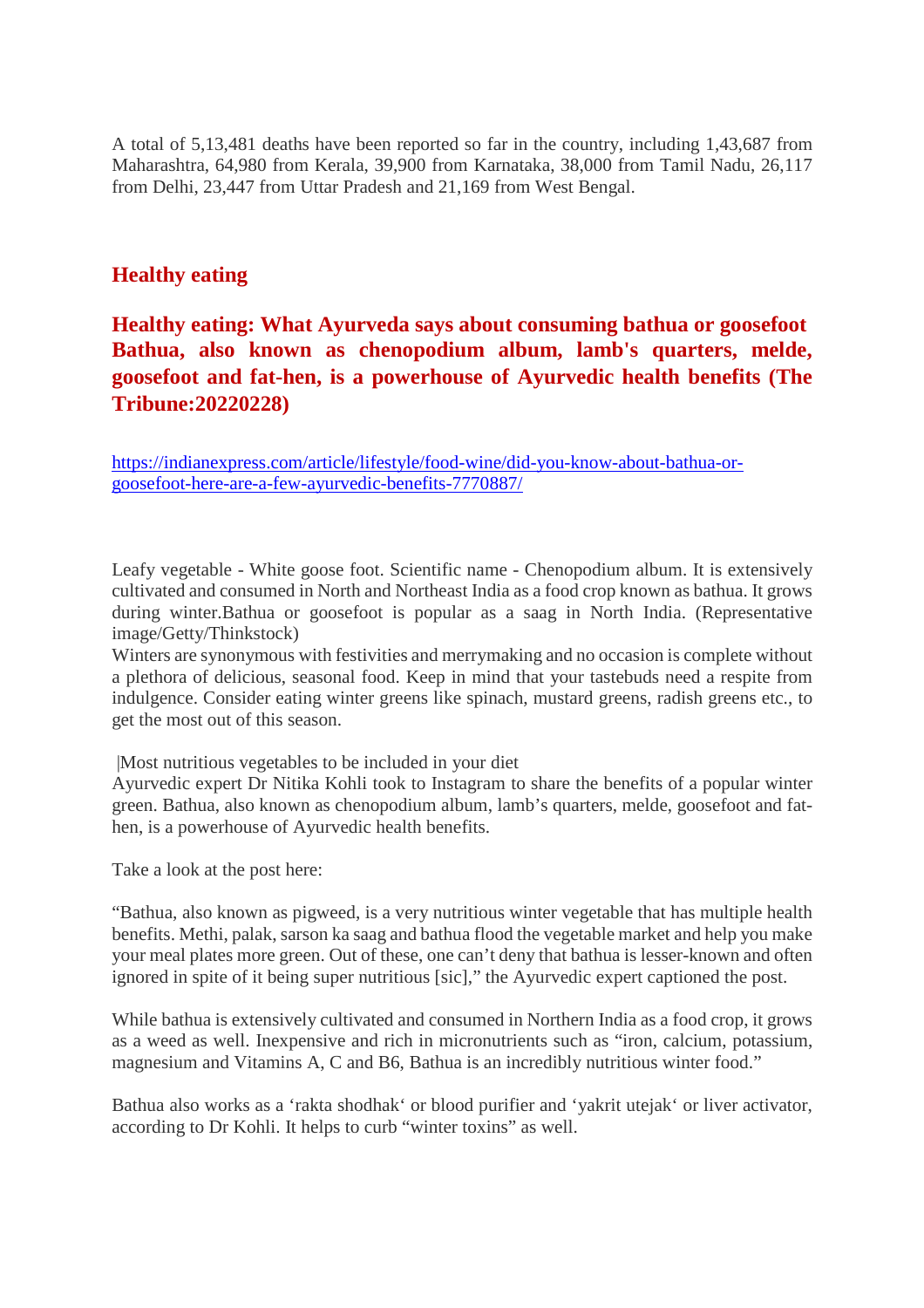According to her, bathua is best consumed in the "form of raita, parantha, sabzi or even raw." "Ayurveda also recommends it's topical application at the site of pain."

In Ayurveda, bathua is considered "sattvic aahar", which means "it's one of the most nutritious and essential food."

ALSO READ |Winter special: Consume these five foods to keep yourself warm and healthy "It contains great shotha har (anti inflammatory) and vedana shamak (pain relieving properties), considered best of seasonal joint pain."

For more lifestyle news, follow us on Instagram | Twitter | Facebook and don't miss out on the latest updates!

# **Healthy lifestyle habits**

# **Healthy lifestyle habits that can help avoid obstructive sleep apnea (The Indian Express:20220228)**

OSA can take a toll on the body and lead to a number of negative physical, cognitive, emotional, and behavioral effects, said Dr HP Bharathi

https://indianexpress.com/article/lifestyle/health/healthy-lifestyle-habits-avoid-obstructivesleep-apnea-7786051/

OBAKnow why obstructive sleep apnea occurs (Source: Pexels) Obstructive sleep apnea (OSA) is a common sleep-related breathing disorder that causes people to repeatedly start and stop breathing.

It occurs when the throat muscles intermittently relax and block the airway during sleep. A noticeable sign of obstructive sleep apnea is snoring.

Can it be lethal?

"Obstructive sleep apnea is closely linked to different life-threatening conditions. It may cause or worsen chronic illnesses such as high blood pressure. OSA can also lead to sudden cardiac death.

Even though a person with sleep apnea does not necessarily pass away while sleeping, the risk of death significantly increases if the condition is left untreated.

Also Read |Sleep apnea among kids: Things to know People who accumulate fat in the neck, tongue and upper belly are especially vulnerable to getting sleep apnea.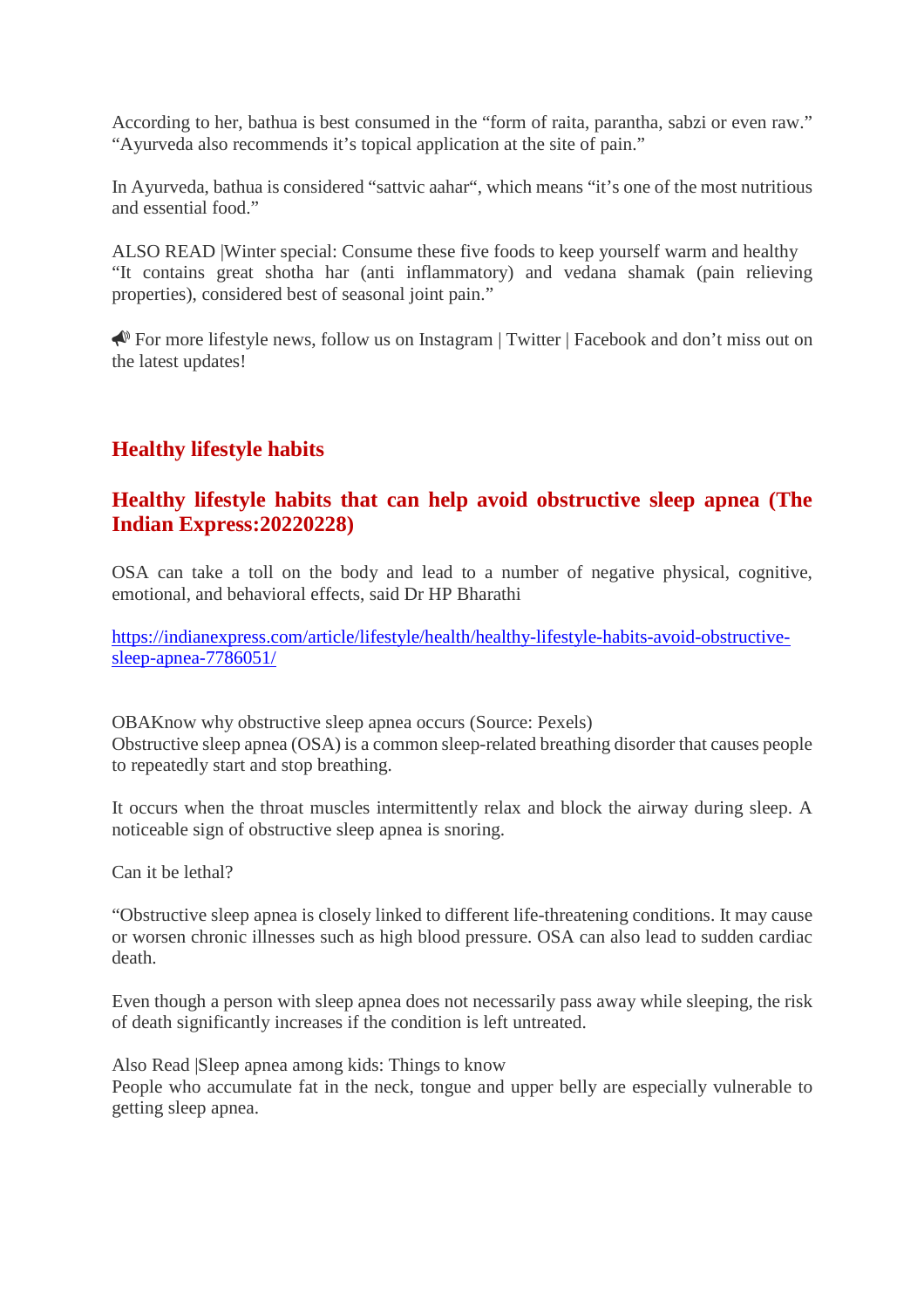This weight reduces the diameter of the throat and pushes against the lungs, contributing to airway collapse during sleep," said Dr HP Bharathi, Deputy Chief Medical Officer, Jindal Naturecure Institute.

Precautions and treatment

In some cases, sleep apnea can be managed with lifestyle changes.

Exercise and good diet: It is important to fill the plate with heart-healthy options like vegetables, fruits, and whole grains and get plenty of exercise.

Sleep apnea can be managed with lifestyle changes. (Source: Getty Images/Thinkstock) Adopting these healthy habits can help people maintain a healthy weight, which is important because obesity can increase the risk for sleep apnea.

Avoid smoking and alcohol: Smoking and alcohol may increase upper airway inflammation and reduce function.

Don't sleep on the back: Sleeping on the back can increase the likelihood that the tongue and soft palate will fall back into the airway, causing airway obstruction, snoring, and sleep apnea.

Also Read |How to make your diet more sustainable, healthy or cheap — without giving up nutrients

Continuous Positive Airway Pressure (CPAP): A CPAP machine happens to be the most common treatment, which is a device that can be used at home.

It gently forces pressurised air through a mask worn over the nose and mouth (or just the nose) into your airway to keep it open while a person sleeps at night. If breathing machines don't work, a doctor may suggest an oral device as well.

Is it neglected and overlooked?

As the primary symptoms of sleep apnea — the pauses in breathing and the gasping and snoring that can accompany them — occur during sleep, many people with sleep apnea may not even realize it's happening.

OSA can take a toll on the body and lead to a number of negative physical, cognitive, emotional, and behavioral effects. (Source: Getty Images/Thinkstock)

It's a big public challenge. OSA can take a toll on the body and lead to a number of negative physical, cognitive, emotional, and behavioral effects.

Because sleep apnea prevents people from having normal, restorative sleep, it can lead to problems, such as:

Daytime sleepiness and fatigue Attention problems Inability to concentrate Problems with memory Irritability Depression